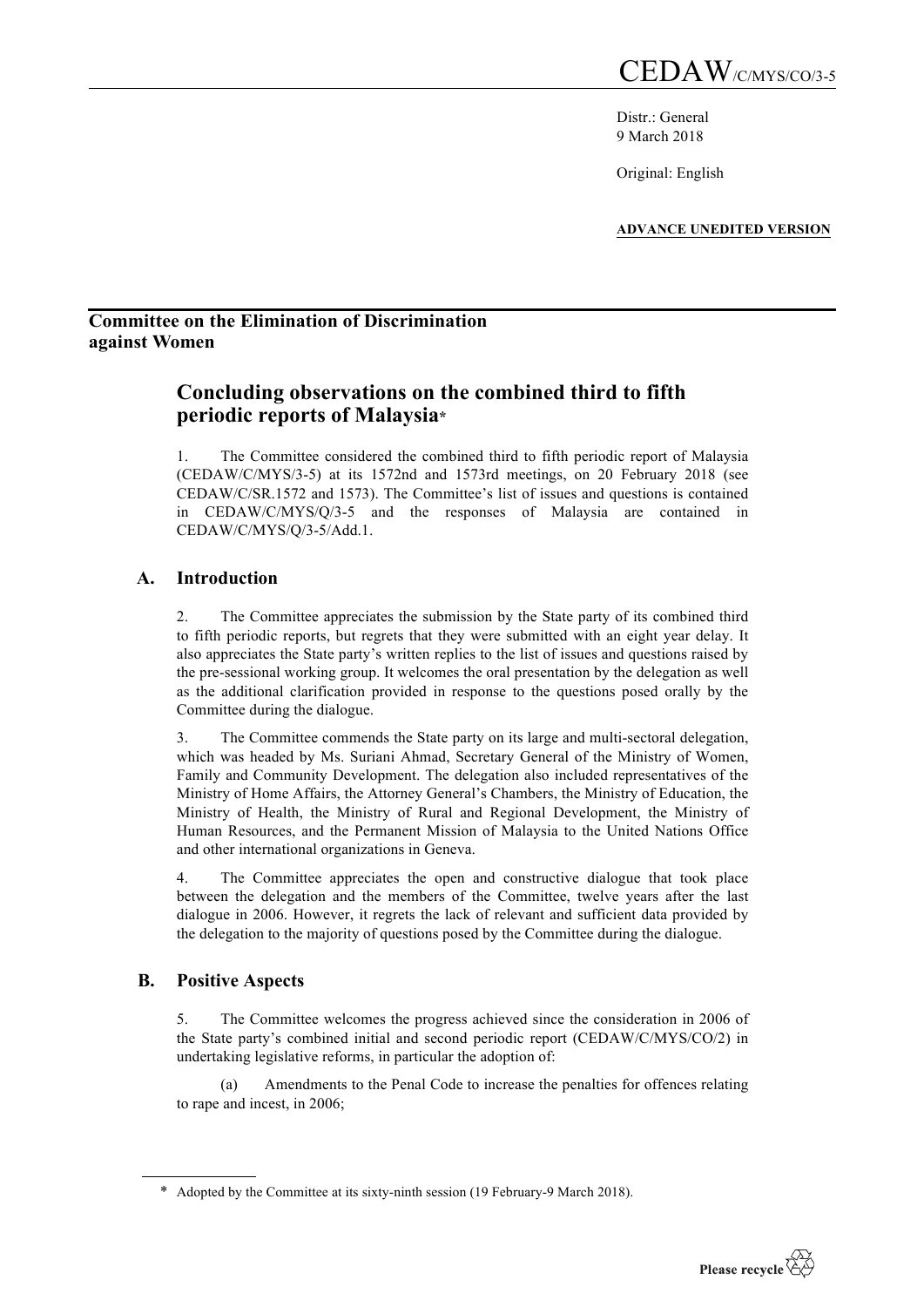(b) The Anti-Trafficking in Persons Act of 2007, subsequently amended as the Anti-Trafficking in Persons and Anti-Smuggling of Migrants Act of 2007 in 2010 and further amended in 2015;

(c) Amendments to the Domestic Violence Act of 1994 to widen the definition of domestic violence to include emotional, mental and psychological forms of violence, in 2011, and to improve protection for survivors of abuse, in 2017;

(d) Amendments to the Employment Act of 1955 to prohibit sexual harassment in the workplace and to extend maternity leave benefits for all women employees, in 2012.

6. The Committee welcomes the fact that, in the period since the consideration of the previous report, the State party has ratified or acceded to the following international instruments:

(a) The Convention on the Rights of Persons with Disabilities, in 2010;

(b) The Optional Protocol to the Convention on the Rights of the Child on the involvement of children in armed conflict, in 2012;

(c) The Optional Protocol to the Convention on the Rights of the Child on the sale of children, child prostitution and child pornography, in 2012.

7. The Committee also notes with appreciation the initiatives taken by the State party to promote gender equality, such as the adoption of the National Women's Policy and Action Plan (2009 – 2015), the policy objective of achieving women's representation in at least 30 per cent of decision-making positions in public and private sectors, and efforts to encourage the private sector to implement flexible working arrangements to provide wider opportunities for women to participate in the labour force.

### **C. Parliament**

8. **The Committee stresses the crucial role of the legislative power in ensuring the full implementation of the Convention (see the statement by the Committee on its relationship with parliamentarians, adopted at the forty-fifth session, in 2010). It invites the Parliament of Malaysia, in line with its mandate, to take the necessary steps regarding the implementation of the present concluding observations between now and the next reporting period under the Convention.**

### **D. Principal areas of concern and recommendations**

### **Reservations**

9. The Committee welcomes the withdrawal of the State party's reservations to articles 5(a), 7(b) and 16(2) of the Convention in July 2010. However, the Committee notes with concern the remaining reservations to articles  $16(1)(a)$ ,  $16(1)(c)$ ,  $16(1)(f)$  and  $16(1)(g)$ , which are contrary to the object and purpose of the Convention, but continue to be justified by the State party on the ground that these provisions are not compatible with the Federal Constitution and Islamic or Syariah law. It further notes with concern that the State party has not taken steps to withdraw its reservation to article 9(2) of the Convention or to give effect to the withdrawal of its reservation to article 16(2).

10. **The Committee reiterates its previous recommendation (CEDAW/C/MYS/CO/2, para.10) that the State party demonstrate its commitment to eliminating all forms of discrimination against women by withdrawing all of its remaining reservations to articles 9 and 16 within a clear time frame so as to ensure the full applicability of the Convention in the State party.** 

#### **Constitutional and legislative framework**

11. The Committee reiterates its previous concern that the Convention is not yet part of the domestic legal system and thus its provisions are not enforceable in domestic courts. It also reiterates its concern about the continued absence of a definition of discrimination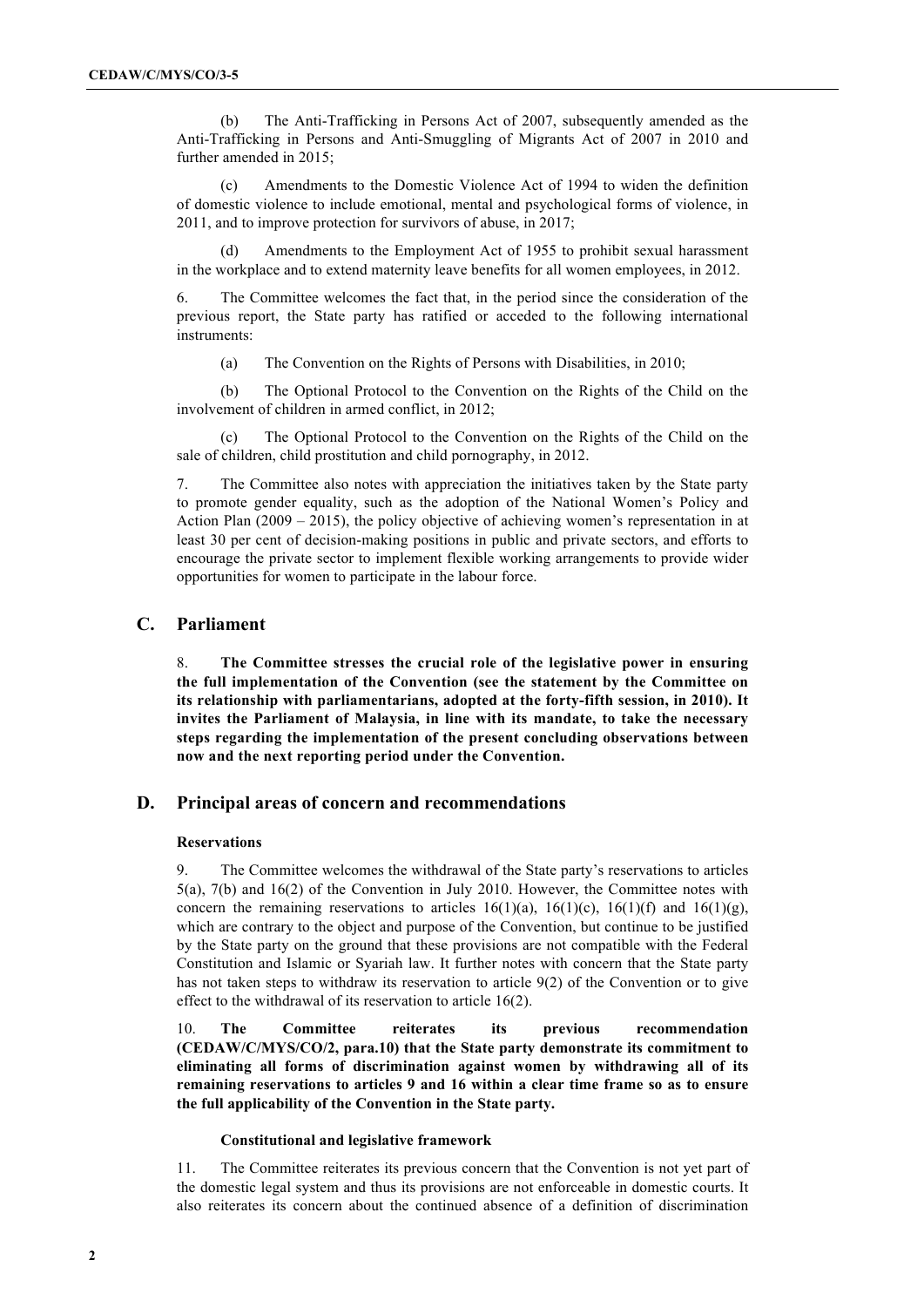against women in the State party's legislation, in accordance with article 1 of the Convention, as well as the narrow interpretation by the courts of the prohibition of genderbased discrimination under article 8 (2) of the Federal Constitution, restricting it to acts by the authorities and not protecting women against discrimination by private actors, such as private employers. While the Committee notes the intention expressed by the State party since 2006 to adopt a Gender Equality Act which incorporates the provisions of the Convention, it regrets the lack of any progress made in this regard. The Committee is further concerned that the lack of legal clarity and inconsistent application of the Convention is further compounded by the federal structure of the State party, as well as the existence of a parallel legal system of civil law and multiple versions of Syariah law, which have not been harmonized in accordance with the Convention, as previously recommended by the Committee (CEDAW/C/MYS/CO/2, para.14), which leads to a gap in the protection of women against discrimination, including on the basis of their religion. The Committee also regrets the lack of measures taken to ratify the Optional Protocol to the Convention.

12. **Recalling its previous recommendations (CEDAW/C/MYS/CO/2, paras. 8 and 12) and its general recommendation No. 28 (2010) on the core obligations of States parties under article 2 of the Convention on the Elimination of All Forms of Discrimination against Women, the Committee recommends that the State party:** 

(a) **Take immediate measures to ensure that the Convention and its provisions are incorporated into national law and become fully enforceable in the domestic legal system;** 

(b) **Adopt a concrete timeframe for the adoption of the Gender Equality Act, which defines and prohibits all forms of discrimination against women, encompassing direct and indirect discrimination in the private and public spheres, as well as intersecting forms of discrimination against women, in line with article 1 of the Convention and target 5.1 of the Sustainable Development Goals (SDGs);** 

(c) **Take effective measures to ensure that civil law and Syariah law are in full compliance with the provisions of the Convention at local, state and federal levels so as to ensure that the rights of all women are legally guaranteed on an equal footing throughout the State party. The Committee reminds the State party that provisions of its internal law cannot be used as justification for its failure to abide by its obligations under the Convention;** 

(d) **Adopt a concrete timeframe for the ratification of the Optional Protocol to the Convention.**

#### **Access to justice**

13. The Committee appreciates the State party's efforts to improve access to legal aid by introducing the Legal Aid (Amendment) Bill 2017, which aims to introduce a more practical approach to determine a person's eligibility for legal aid. Nevertheless, the Committee remains concerned about the existence of multiple barriers impeding women and girls from obtaining access to justice and effective remedies for violations of their rights, including discriminatory stereotypes and gender bias among personnel throughout the justice system and the exclusion of non-nationals from accessing legal aid services offered by the State except in capital punishment cases. It is concerned that such obstacles negatively impact women who are already in precarious situations, such as migrant women, particularly undocumented migrant women, women held in immigration detention centres, and asylum-seeking and refugee women.

14. **Recalling its general recommendation No. 33 (2015) on women's access to justice, the Committee recommends that the State party:** 

(a) **Simplify the procedure for accessing legal aid and ensure that it is available and accessible to all women, regardless of nationality in all cases of criminal, civil, social, administrative, constitutional and family law;**

(b) **Identify and address the specific obstacles faced by women who are in disadvantaged situations to ensure that they have access to justice and recourse to effective remedies, including migrant women, particularly undocumented migrant**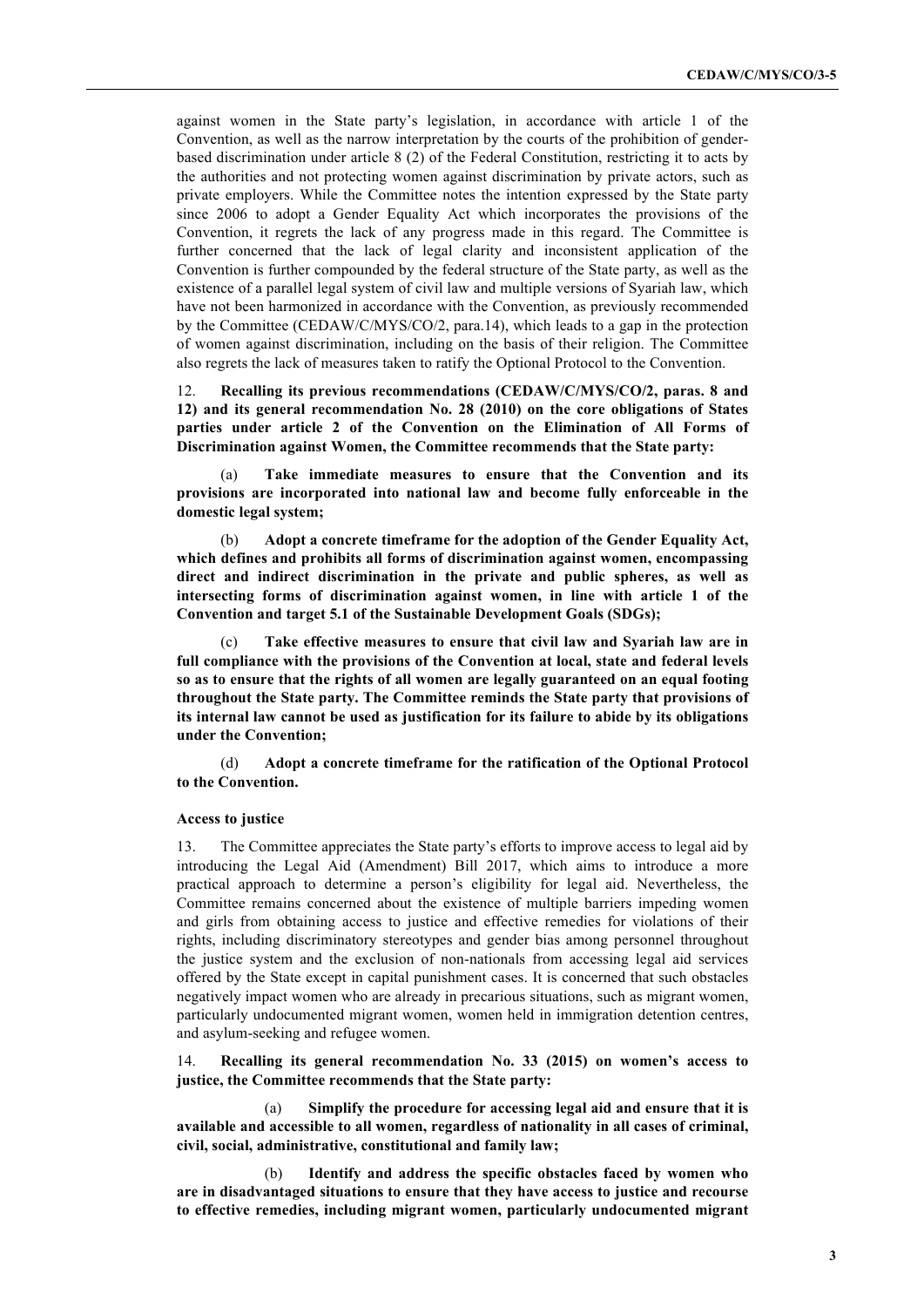**women, women held in immigration detention centres, and asylum-seeking and refugee women;**

(c) **Strengthen the gender responsiveness and gender sensitivity of the justice system, including by increasing the number of women in the justice system and providing systematic capacity-building to judges, prosecutors, lawyers, police officers and other law enforcement officials on the Convention, as well as on the Committee's jurisprudence and its general recommendations;**

(d) **In its next periodic report, provide data disaggregated by sex, age, nationality and other relevant factors, on the number of applicants for legal aid, the number of individuals who were assisted, and the number of cases which were successfully concluded in favour of the applicant.**

#### **National machinery and policies for the advancement of women**

15. The Committee appreciates the efforts made by the Ministry of Women, Family and Community Development, as the national women's machinery, to adopt policies and strategies aimed at the advancement of women, such as the National Policy on Women and its associated National Action Plan, gender mainstreaming programmes, and gender responsive budgeting. However, the Committee is concerned at their limited effectiveness, as acknowledged by the State party, due to lack of political will and understanding on the part of Government agencies in relation to gender equality and lack of institutional mechanisms, including the lack of capacity to advise Government agencies and to monitor, track and evaluate policies and programmes. It also regrets the lack of gender disaggregated data available to identify areas where women lack substantive equality and to evaluate the impact of measures taken to address the situation.

### 16. **The Committee recommends that the State party:**

(a) **Ensure that all policies, strategies and action plans aimed at the advancement of women, such as the National Women's Policy and Plan of Action, gender mainstreaming and gender responsive budgeting, are accompanied by clear targets, indicators, time frame as well as effective coordination, monitoring and evaluation mechanisms;** 

(b) **Undertake systematic and regular training of officials who are responsible for the planning and implementation of policies, strategies and action plans aimed at the advancement of women to increase their awareness, knowledge and capacity not only with regard to technical knowledge and expertise but also with regard to gender equality;** 

(c) **Ensure that gender mainstreaming is applied consistently in the development and implementation of all laws, policies and programmes in all ministries and legislative structures, including by strengthening gender training programmes and the Gender Focal Point system, and establishing a coordinating committee across agencies;** 

(d) **Ensure that gender responsive budgeting, integrated into outcome based budgeting, is effectively institutionalized through a comprehensive roadmap in all Government agencies at the federal, state and local council levels;**

(e) **Develop a comprehensive system to collect, analyse and publish data on all areas covered by the Convention, disaggregated by sex, age, disability, ethnic origin, religion and other relevant factors, so that such data and analyses can be used for the formulation, monitoring and evaluation of laws, policies and plans, as well as the SDGs.**

#### **Temporary special measures**

17. The Committee appreciates the initiatives taken by the State party to increase the participation of women in the labour force and in decision-making positions, such as the targets set out in the Eleventh Malaysia Plan (2016 – 2020). However, the Committee is concerned that the use of temporary special measures has been limited, and that the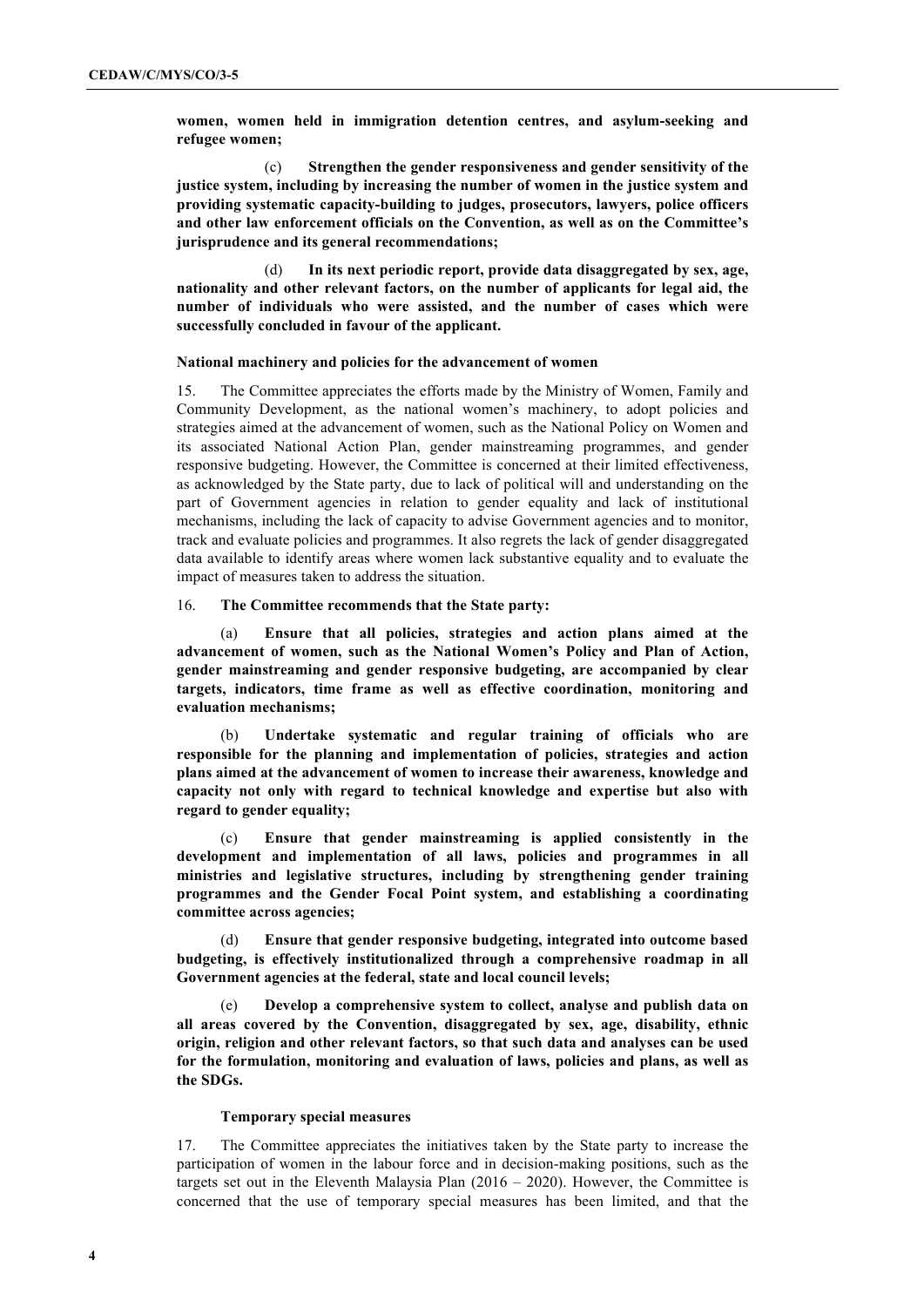measures which have been adopted thus far lack specific guidelines and mechanisms for their implementation, monitoring and evaluation.

#### 18. **The Committee recommends that the State party:**

(a) **Ensure that temporary special measures are accompanied by specific guidelines and mechanisms to ensure their effective implementation, monitoring and evaluation, in accordance with article 4 (1) of the Convention and the Committee's general recommendation No. 25 (2004) on temporary special measures;** 

(b) **Expand the use of temporary special measures, such as outreach or support programmes, allocation and/or reallocation of resources, targeted recruitment, hiring and promotion, numerical goals connected with time frames, and quota systems, to accelerate the realization of women's substantive equality with men in all areas where women continue to be underrepresented or disadvantaged, and in particular targeting women who face multiple and intersecting forms of discrimination.**

### **Stereotypes**

19. The Committee reiterates its previous concern (CEDAW/C/MYS/CO/2, para.15) about the persistence of patriarchal attitudes and deep-rooted stereotypes regarding the roles and responsibilities of women and men in the family and in society, which present a significant impediment to the implementation of the Convention and are a root cause of the disadvantaged position of women in several areas, including in the labour market and in political and public life. In addition, while noting that offensive language or sexist remarks have been prohibited in Parliament following the amendment of Standing Order 36 (4) of the House of Representatives in November 2012, the Committee is concerned that sexist or condescending remarks about women by members of Parliament persist, and that those responsible have not been held accountable. It expresses further concern about reports of "moral policing" of women by private citizens and religious authorities to impose dress codes on women.

### 20. **The Committee recommends that the State party:**

(a) **Adopt a comprehensive strategy with proactive and sustained measures that target women and men at all levels of society, including religious and traditional leaders, to eliminate discriminatory stereotypes and patriarchal attitudes concerning the roles and responsibilities of women and men in the family and society;** 

(b) **Adopt measures to encourage men to share child-rearing and housework responsibilities equally, including by introducing paternity leave in both the public and private sectors and by introducing flexible work arrangements for fathers as well as mothers;** 

(c) **Adopt innovative measures targeting the media to strengthen the understanding of substantive equality of women and men and use the education system to enhance positive and non-stereotypical portrayals of women;** 

(d) **Ensure that members of Parliament are held accountable for sexist or condescending remarks about women through the effective application of Standing Order 36 (4) as amended in 2012;**

(e) **Monitor and review the measures taken to combat stereotypes in order to assess their impact and revise them as appropriate.** 

#### **Female genital mutilation**

21. The Committee expresses deep concern about the issuance of a *fatwa* on female circumcision by the Malaysian National Council of Islamic Religious Affairs in April 2009, which makes it obligatory for Muslim women to undergo female genital circumcision. It is further concerned that the Ministry of Health has developed guidelines in 2012 to reclassify female circumcision as a medical practice, which has allowed the practice to be performed in health care facilities and has contributed to the endorsement of female genital mutilation as a medically safe and beneficial procedure.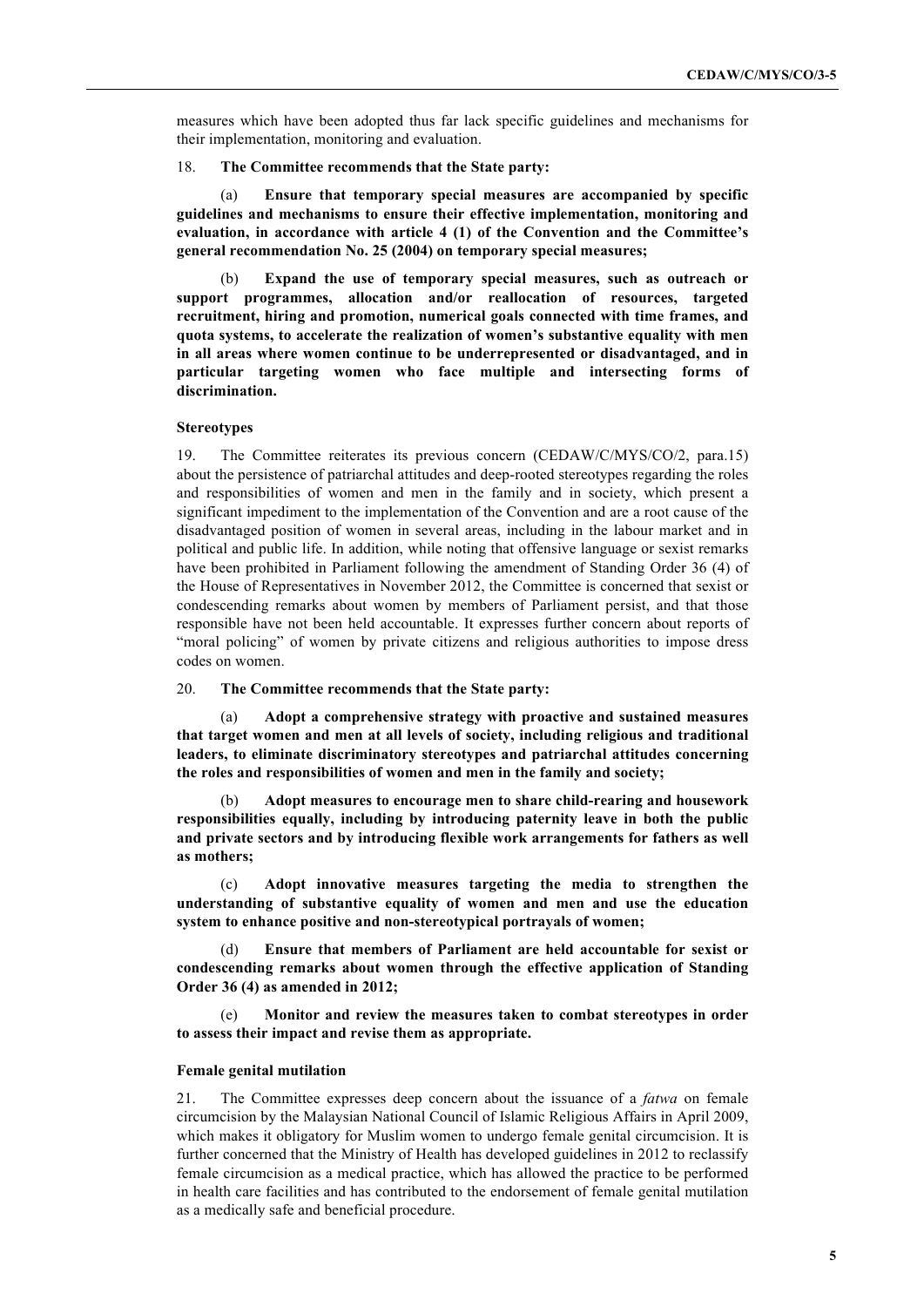22. **The Committee stresses that female genital mutilation, female circumcision or female genital cutting cannot be justified on religious grounds and constitutes a harmful practice to exert control over the bodies and sexuality of women and girls in violation of the Convention, irrespective of the extent of removal or cutting of the female genital organs and of whether or not it is performed within or outside a medical institution. It therefore recommends that the State party:** 

(a) **Prohibit all forms of female genital mutilation in its criminal code that cannot be overruled by any fatwas or issuance from religious or clerical authorities, as well as in practice, in accordance with the Committee's joint general recommendation No. 31 (2014) of the Committee on the Elimination of Discrimination against Women and No. 18 of the Committee on the Rights of the Child on harmful practices, as well as target 5.3 of the SDGs and General Assembly resolution 69/150 on intensifying global efforts for the elimination of female genital mutilations;** 

(b) **Engage in constructive dialogue with religious authorities, women's nongovernmental organizations and the public to convey the point that female genital mutilation cannot be justified by religion;**

(c) **Undertake awareness-raising and educational activities aimed at promoting consensus towards the elimination of female genital mutilation, in particular by addressing the misconception that female circumcision is acceptable as it is presumed to lead to medical and hygienic benefits.**

#### **Gender-based violence against women**

23. The Committee welcomes the measures taken by the State party to enhance the legal protection of women from gender-based violence, including by amending the Domestic Violence Act in 2017. Nevertheless, the Committee remains concerned about:

(a) The lack of data available regarding the prevalence of all forms of genderbased violence against women in the State party, as well as the number of complaints resulting in investigations, prosecutions and convictions;

(b) The lack of legislation criminalizing marital rape, given that Section 375 of the Penal Code stipulates that rape within a marriage does not constitute rape;

The lack of inclusion of intimate partner violence within the scope of the Domestic Violence Act of 1994, thereby denying unmarried women access to protection orders and compensation under the Act;

(d) Perpetrators of rape evading prosecution by marrying their underage victims;

(e) The use of whipping by Syariah courts as a form of punishment, whereas whipping of women is prohibited under the Criminal Procedural Code.

24. **Recalling its general recommendation No. 35 (2017) on gender-based violence against women, updating general recommendation No. 19, the Committee recommends that the State party:**

(a) **Establish a system to regularly collect, analyse and publish statistical data on the number of complaints about all forms of gender-based violence against women, disaggregated by sex, age, ethnicity, geographic location and relationship between victim and perpetrator, the number and type of protection orders issued, the rates of dismissal and withdrawal of complaints, prosecution and conviction and the amount of time taken for the disposal of cases;** 

(b) **Criminalize marital rape in domestic legislation, defining such rape on the basis of lack of freely given consent of the woman;**

(c) **Ensure that victims of intimate partner violence have access to protection orders and compensation on an equal footing with married women;**

(d) **Take effective measures to ensure that perpetrators of rape, including those who rape women with an object or through incest, are effectively punished and that they do not evade criminal sanctions by marrying their victims;**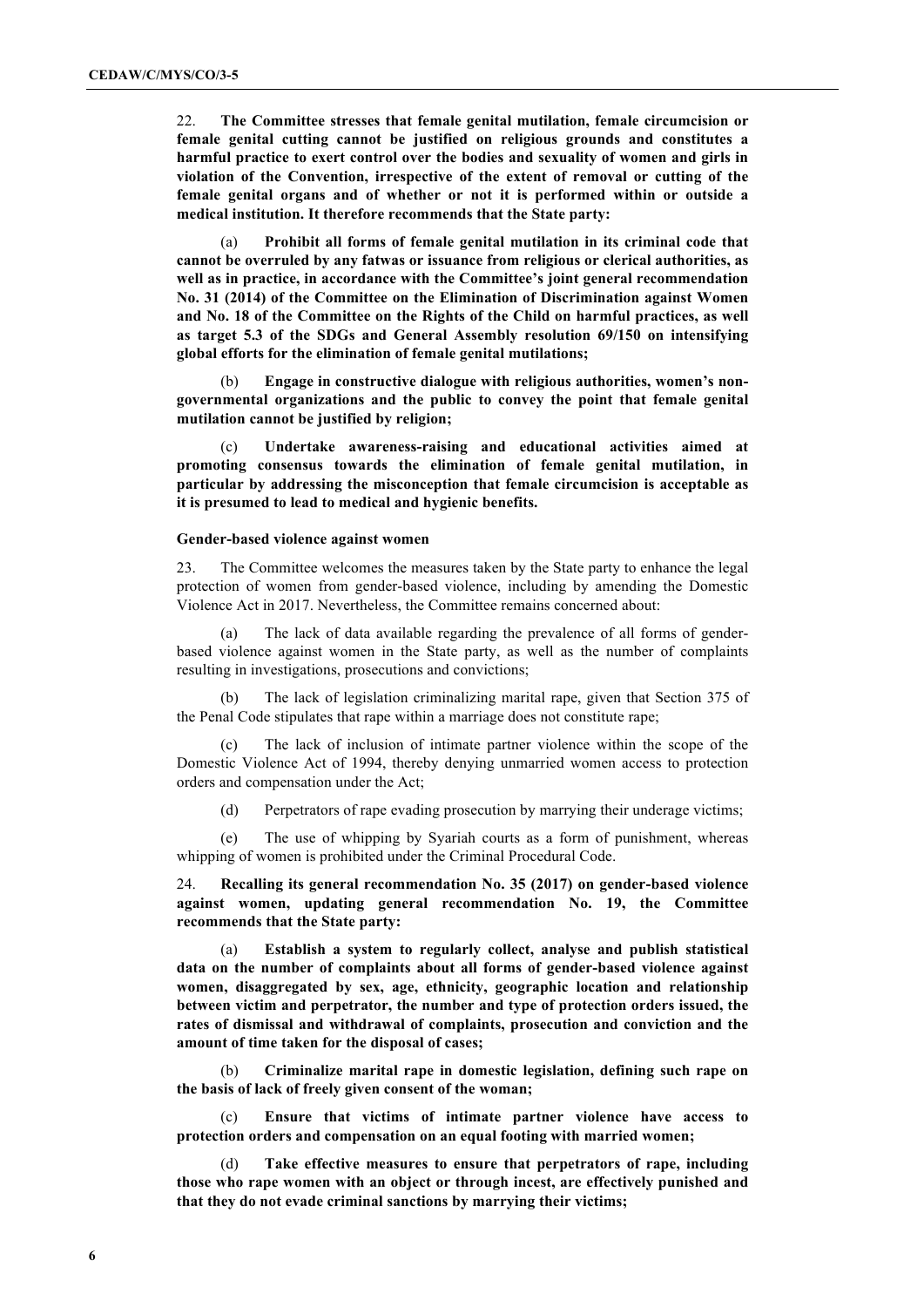(e) **Harmonize Syariah law with Section 289 of the Criminal Procedural Code to prohibit the use of whipping of women as a form of punishment;** 

(f) **Adopt concrete measures to combat gender-based violence against women and girls, including the provision of mandatory, recurrent and effective capacity-building, education and training for members of the judiciary, lawyers and law enforcement officials, and educational campaigns targeting men and boys.**

#### **Trafficking and exploitation of prostitution**

25. The Committee acknowledges the efforts made by the State party to combat trafficking, including the adoption of the Anti-Trafficking in Persons and Anti-Smuggling in Migrants Act 2007 and its successive amendments as well as the National Action Plan on Anti-Trafficking in Persons (2016 – 2020). Nevertheless, it remains deeply concerned that the State party remains a destination country for trafficking of women and girls, including asylum-seeking and refugee women and girls, for purposes of sexual exploitation, begging, forced labour, or forced marriage. The Committee is particularly concerned about:

(a) The lack of a formal and uniform victim identification procedure, which may lead to the punishment of women and girls who have been trafficked for violation of immigration laws;

(b) Complicity among law enforcement officials, including those who reportedly accept bribes to allow undocumented border crossings, and impunity for those responsible, including officials who were complicit in the mass graves and abandoned human trafficking camps along the Malaysia-Thailand border which were discovered in May 2015;

(c) The inadequate assistance provided to victims of trafficking, overcrowding and understaffing of shelters, as well as the restrictions on their right to freedom of movement and the right to work due to excessive bureaucratic requirements and procedures.

### 26. **The Committee recommends that the State party:**

(a) **Establish a formal victim identification procedure, which is applied uniformly throughout the State party, to promptly identify and refer victims of trafficking to appropriate services and protection, including assessment of their needs for international protection, and systematically train all relevant law enforcement officials on gender-sensitive procedures for dealing with trafficking victims;** 

(b) **Ensure that victims of trafficking are not punished for violations of immigration laws and that they obtain effective protection, such as temporary residence permits irrespective of their ability or willingness to cooperate with law enforcement authorities, as well as redress, including rehabilitation and compensation;** 

(c) **Investigate, prosecute and punish all cases of trafficking in persons, especially women and girls, including those involving law enforcement officials, and ensure that the sentences imposed on perpetrators are commensurate with the gravity of the crime, to combat impunity;**

(d) **Allocate adequate resources for the effective and sustainable implementation of existing services and assistance offered to victims of trafficking, and remove all bureaucratic barriers to guarantee in practice their right to freedom of movement and the right to work;**

(e) **Reinforce international, regional and bilateral cooperation with countries of origin, transit and destination to prevent trafficking, including by exchanging information and harmonizing legal procedures to prosecute traffickers with countries of origin, transit and destination, in particular with countries in the region.**

27. The Committee regrets the lack of information provided by the State party concerning the prevalence of exploitation of women and girls in prostitution, as well as the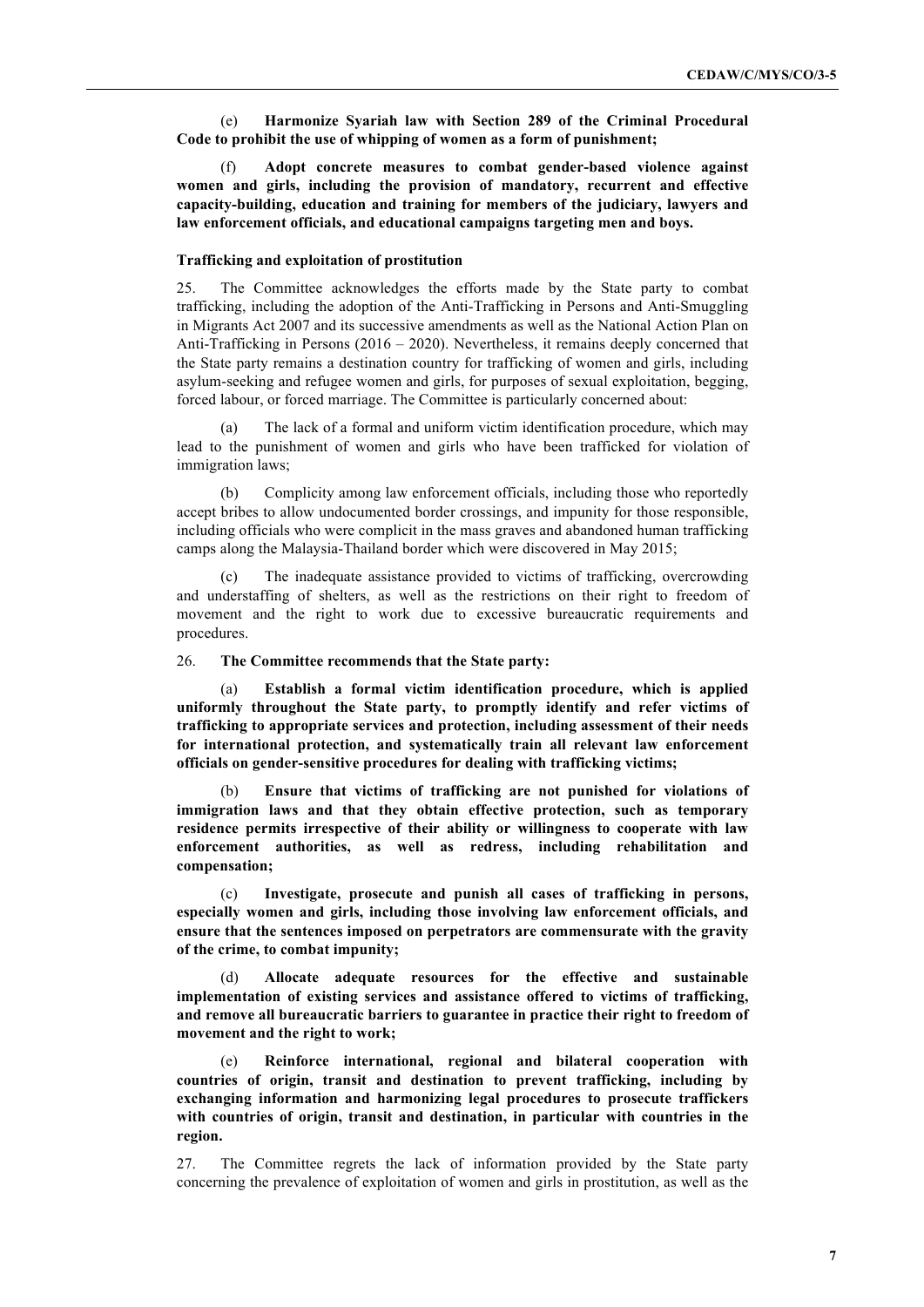absence of policies and measures taken to combat the phenomenon, including exit programmes for women and girls who wish to leave prostitution.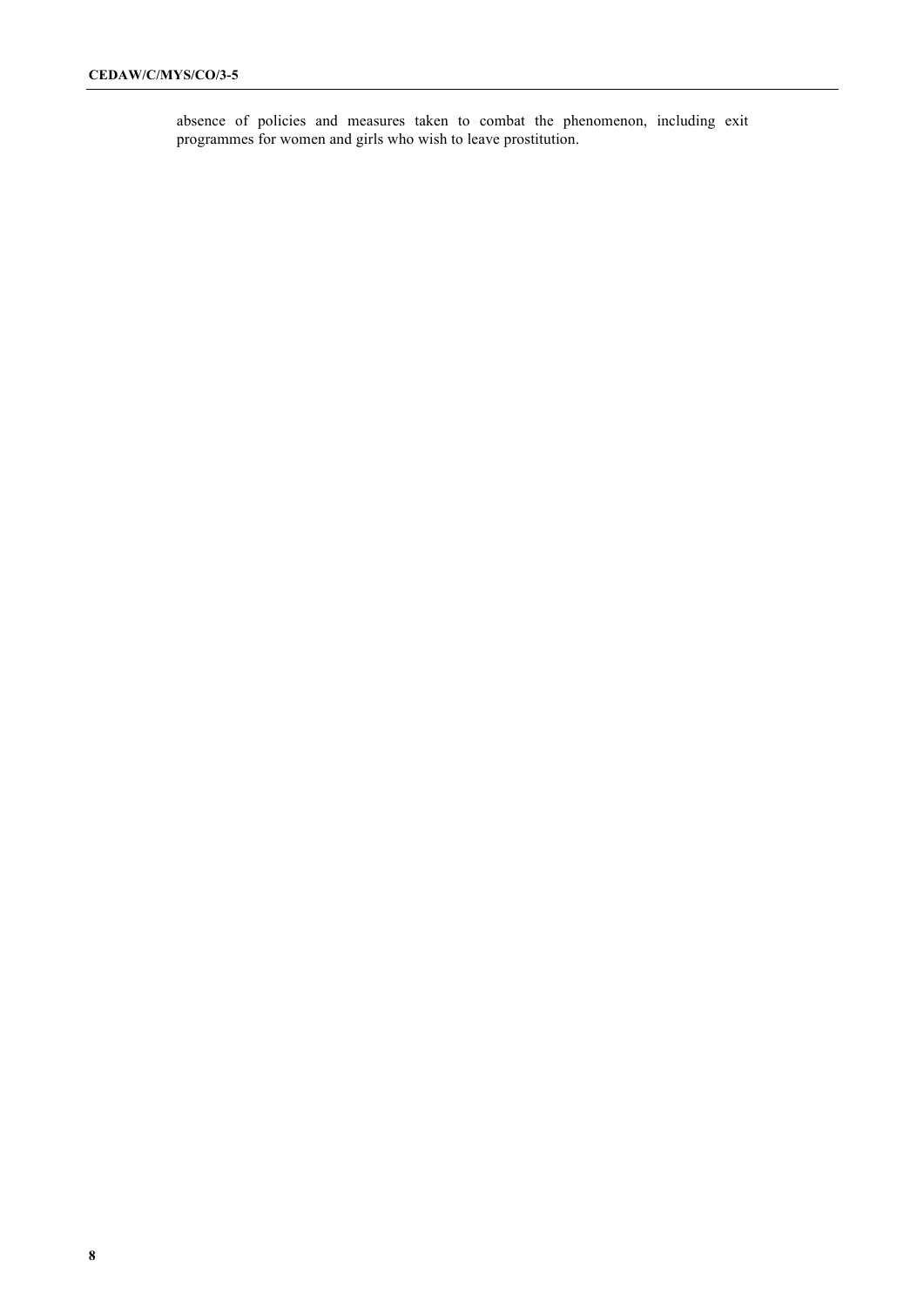28. **The Committee recommends that the State party:**

(a) **Collect and analyse data on the exploitation of women and girls in prostitution;** 

(b) **Adopt targeted measures to provide assistance, rehabilitation and reintegration programmes for victims of exploitation of prostitution;**

Provide exit programmes for women and girls wishing to leave **prostitution, including by providing alternative income-generating opportunities.**

### **Participation in political and public life**

29. The Committee welcomes the announcement made by the Prime Minister of Malaysia in December 2017 to adopt a minimum quota of 30 per cent for women's representation as Senators in the Upper House of Parliament. However, the Committee is concerned that women continue to be underrepresented in all areas of political and public life, including in Parliament, the cabinet, local government, the judiciary and the diplomatic service, particularly in decision-making positions. It also regrets the underrepresentation of women from marginalized groups in all areas of political and public life, such as women with disabilities, indigenous women, and ethnic minority women.

### 30. **The Committee recommends that the State party:**

(a) **Adopt measures, including temporary special measures, in accordance with article 4 (1) of the Convention and in line with the Committee's general recommendation No. 23 (1997) on women in political and public life and general recommendation No. 25 (2004) on temporary special measures, in order to guarantee and accelerate the full and equal participation of women at all levels, including in legislative bodies, ministerial posts and local government, the judiciary, and the diplomatic service;**

(b) **Provide information in the next periodic report on specific measures implemented, such as quotas, to increase the representation of women, including women with disabilities, indigenous women and ethnic minority women, in decisionmaking positions in political and public spheres.**

#### **Women, peace and security**

31. The Committee welcomes the active role played by the State party at international fora on issues related to conflict prevention and peaceful resolution of conflicts, and recognizes its significant contribution to United Nations peacekeeping missions through the contribution of military and police personnel. However, the Committee regrets that the State party has yet to adopt a national action plan for the implementation of Security Council resolution 1325 (2000) on women, peace and security, and to ratify the Arms Trade Treaty.

32. **With reference to its general recommendation No. 30 (2013) on women in conflict prevention, conflict and post-conflict situations and target 16.4 of the SDGs, the Committee recommends that the State party adopt a national action plan for the implementation of Security Council resolution 1325 (2000) on women, peace and security, and ratify the Arms Trade Treaty.**

### **Nationality**

33. The Committee remains concerned about the discriminatory provisions in the Federal Constitution with regard to nationality, including the inability of Malaysian women married to foreigners to transmit their nationality to their children born abroad and to confer nationality to their spouses on an equal basis with Malaysian men.

34. **The Committee recommends that the State party amend all provisions of the Federal Constitution which deny women equal rights with respect to the transmission of their nationality to their children and foreign spouses. It also recommends that the State party ratify the 1954 Convention relating to the Status of Stateless Persons and the 1961 Convention on the Reduction of Statelessness.**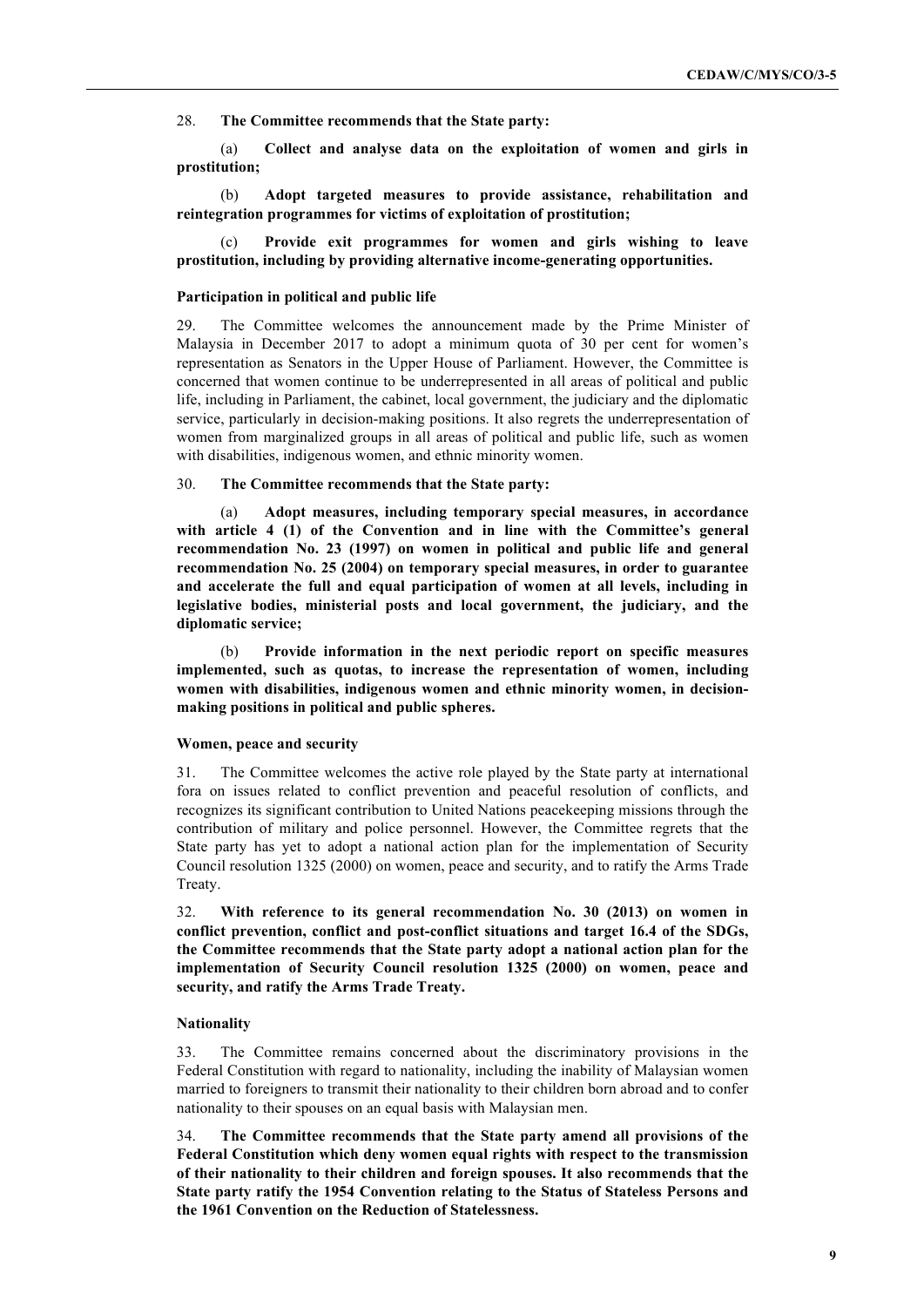### **Education**

35. The Committee commends the State party for the progress made in ensuring access to education for girls and women, as reflected in the high levels of literacy and educational attainment. However, it notes that women still remain underrepresented in traditionally male-dominated fields of study at the tertiary level, such as engineering, mathematics and physics. The Committee also notes with concern the significant difference in the percentage of men and women holding leadership positions in higher educational institutions. It further expresses concern that sex education in public schools is influenced by religious morals and focused on abstinence rather than a human rights-based approach. The Committee also regrets the lack of information provided by the State party concerning the educational attainment of girls who have married before 18 years of age as well as the percentage of girls who have continued to pursue education during and after their pregnancy. The Committee further regrets the bullying of students, including LBTI students, and the lack of information on the policy of sending bullies to trainings in military institutions as a corrective measure and on the impact of such policy on the right to education of girls.

36. **Recalling its general recommendation No. 36 (2017) on the right of girls and women to education, the Committee recommends that the State party:** 

(a) **Take measures to encourage girls to choose non-traditional fields of study and career paths such as engineering, mathematics and physics, as well as to eliminate traditional stereotypes and structural barriers that may deter girls' enrolment in such fields;**

(b) **Identify the underlying causes of underrepresentation of women in leadership positions in higher educational institutions and use temporary special measures and other specific measures to address such disparity;** 

Introduce comprehensive age-appropriate and human rights-based **sexuality education as part of the school curricula, which includes information on sexual and reproductive health and responsible sexual behaviour and the importance of concepts such as consent and gender-based violence;** 

(d) **Collect and publish data on the educational attainment of girls who have married before 18 years of age as well as the number and percentage of girls who have continued to pursue education during and after pregnancy, and provide such information in its next periodic report;**

(e) **Adopt anti-bullying policies based on alternative strategies to address bullying, such as counselling services and positive discipline, and undertake awareness-raising measures to foster equal rights for LBTI students.**

#### **Employment**

37. The Committee welcomes the efforts made by the State party to increase the labour participation of women, such as the objective set out in the Eleventh Malaysia Plan (2016 – 2020), as well as to increase the representation of women in decision-making positions in the private sector, such as the establishment of a target of 30 per cent and the launching of an initiative in July 2017 to publish the names of publicly-listed companies without women on their board of directors. Nevertheless, the Committee remains concerned about the low representation of women in decision-making positions in the private sector despite their high educational and professional achievements and qualifications, as well as the persistent wage gap in most occupational categories. The Committee also regrets the lack of sanctions for the termination of employment on the basis of pregnancy, as well as the lack of a comprehensive law on sexual harassment in the State party.

#### 38. **The Committee recommends that the State party:**

(a) **Systematically review obstacles to women's access to decision-making positions in the private sector and adopt holistic measures to remove such barriers, including discriminatory stereotypes and gender bias in the workplace as well as family pressure on women to assume responsibilities in the home;**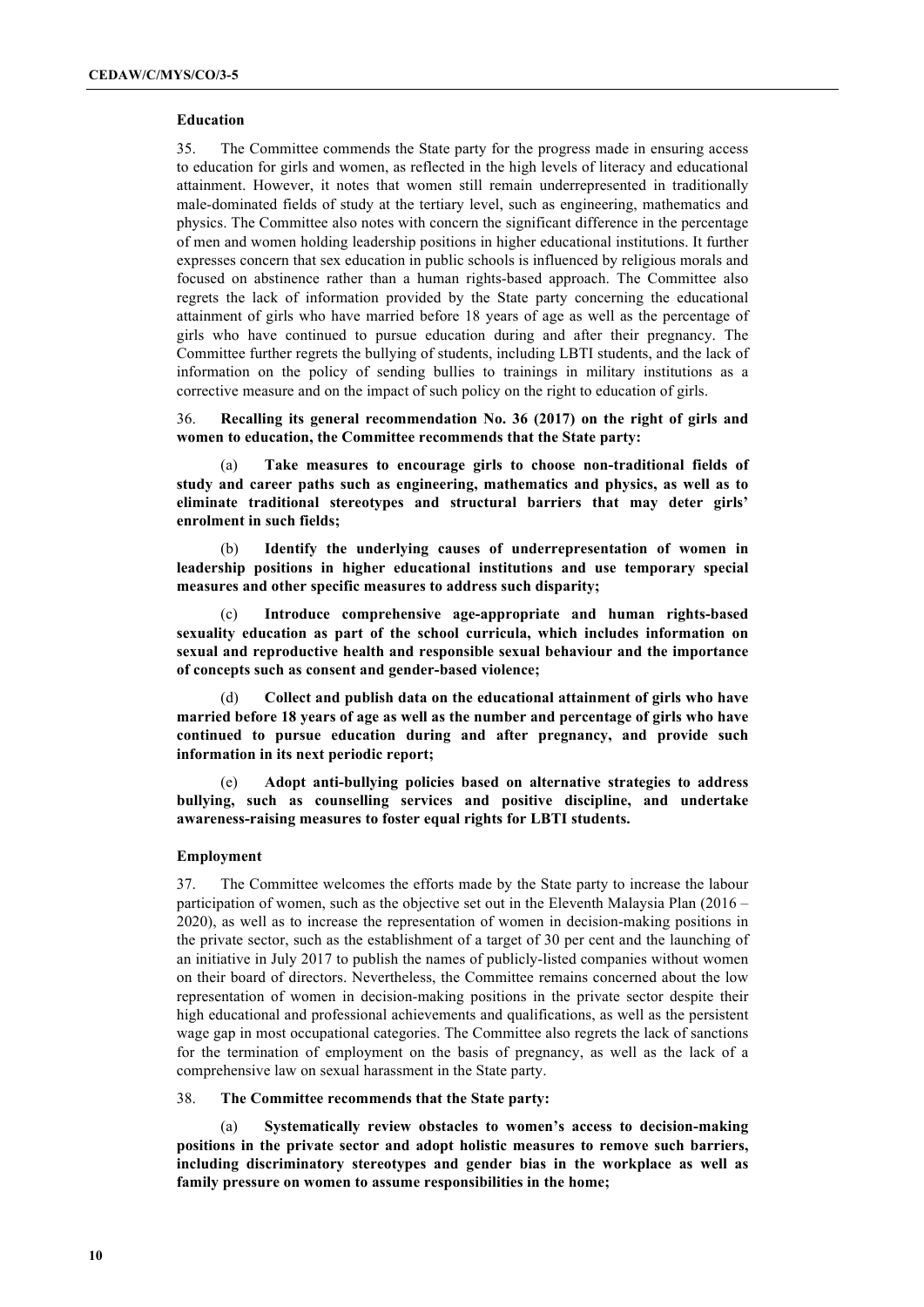(b) **Ensure that targets and initiatives aimed at increasing the representation of women in decision-making positions in the private sector are accompanied by specific guidelines and mechanisms to ensure their effective implementation, monitoring and evaluation;** 

(c) **Reduce the gender wage gap by regularly reviewing wages in sectors in which women are concentrated, and establishing effective monitoring and regulatory mechanisms for employment and recruitment practices to ensure that the principle of equal pay for work of equal value is guaranteed in national legislation and adhered to in all sectors;** 

(d) **Ensure that there are adequate sanctions in law and in practice for the termination of employment on the basis of pregnancy;** 

(e) **Adopt a comprehensive law on sexual harassment, which enables complainants to seek redress without the time, cost and public nature of going to court.** 

#### **Health**

39. The Committee is concerned about the obstacles faced by certain groups of women to access health care services in the State party, including asylum-seeking and refugee women, women migrant workers, rural women, transgender women and indigenous women. It is particularly concerned that non-citizens are required to pay a deposit prior to admission to public hospitals as well as higher fees than Malaysian nationals for the same health care services provided by public hospitals under the Fees Act (Medical) 1951 for Foreigners, which severely restricts access to health care by women with low income, such as asylum-seeking and refugee women, and women domestic migrant workers. The Committee is also concerned about a Government directive which requires public hospitals to refer undocumented asylum-seekers and migrants who seek medical attention to the Immigration Department, which has serious consequences for maternal, foetal and infant mortality and morbidity as women are deterred from accessing essential health care services due to fear of arrest and detention.

40. **The Committee recommends that the State party:** 

(a) **Ensure that all women, regardless of nationality or income, have effective access to affordable health care services, including childbirth, family planning and reproductive health care services;** 

Take measures to improve the affordability of health care services for **non-citizens, including by fully exempting asylum-seeking and refugee women from the payment of deposits and higher fees than Malaysian nationals for the same health care services;** 

(c) **Immediately repeal the directive requiring public hospitals to refer undocumented asylum-seekers and migrants to the Immigration Department.**

#### **Rural women**

41. The Committee appreciates the measures adopted by the State party to improve the quality of life of aboriginal people and ethnic minorities in rural areas. However, it is concerned about the lack of specific measures targeting women and girls in such communities, as well as the low representation of women in village committees and the high drop-out rates among rural school girls.

42. **With reference to its general recommendation No. 34 (2016) on the rights of rural women, the Committee recommends that the State party:**

(a) **Expand programmes aimed at facilitating women's and girls' access to education, employment and health care, including through the adoption of temporary special measures;**

(b) **Eliminate all barriers inhibiting rural women's participation in village committees and ensure the integration and mainstreaming of a gender**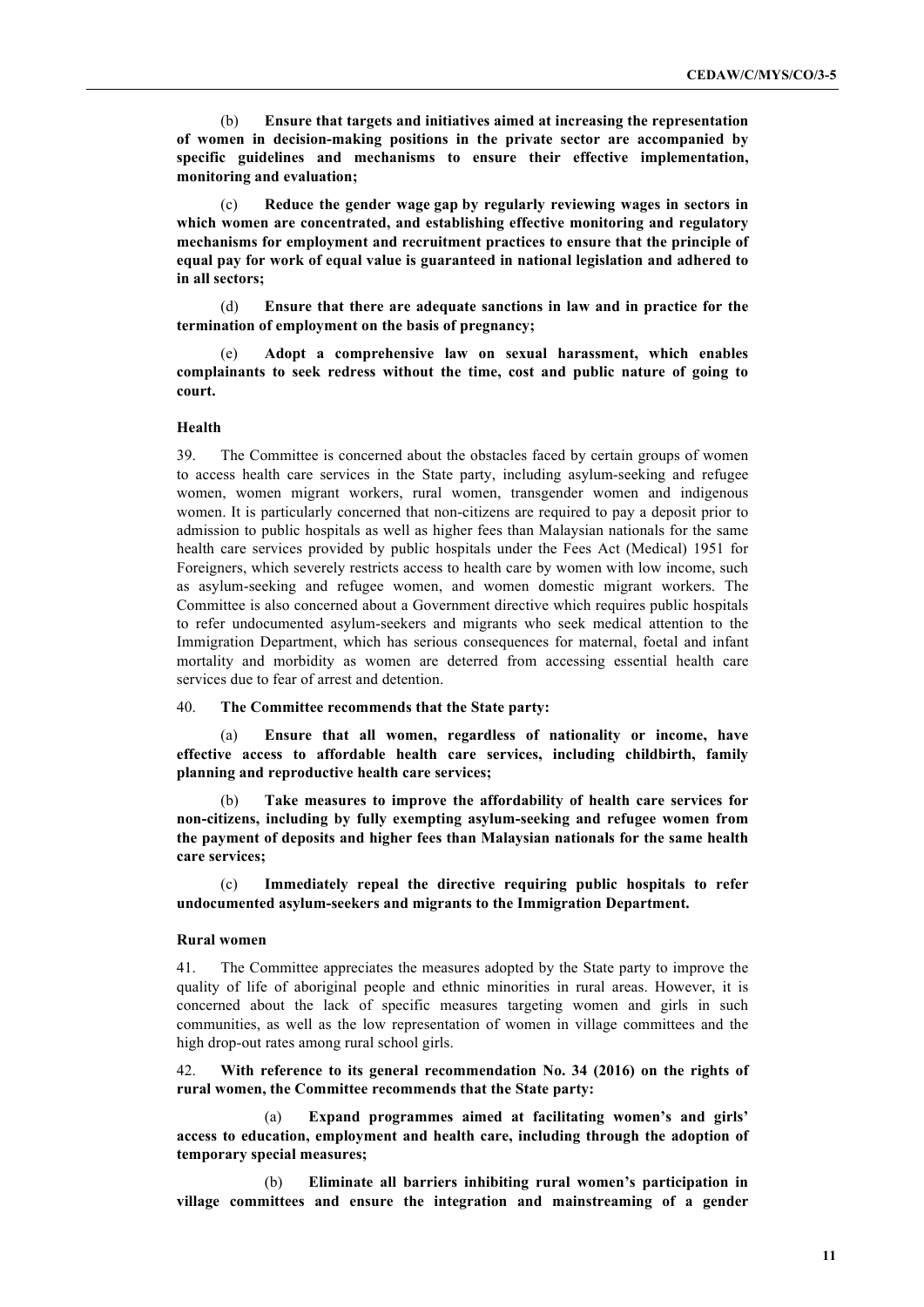**perspective into all agricultural and rural development policies, strategies, plans and programmes, enabling rural women to act and be visible as stakeholders, decisionmakers and beneficiaries;**

(c) **Ratify Indigenous and Tribal Peoples Convention, 1989 (No. 169) of the International Labour Organization.**

### **Women migrant domestic workers**

43. The Committee reiterates its previous concern (CEDAW/C/MYS/CO/2, para.25) regarding the situation of women migrant domestic workers, who are denied equal rights under the State party's labour laws vis-à-vis other migrant workers, including in relation to minimum wages, working hours, rest days, leave, freedom of association, and social security coverage. It is concerned that such lack of legal guarantees of their labour rights leaves women migrant domestic workers vulnerable to exploitation and abuse. The Committee is further concerned that women domestic workers are prohibited from getting pregnant during their contract of service, and that they are required to pay higher fees for health care services at public hospitals or clinics.

44. **Recalling its previous recommendations (CEDAW/C/MYS/CO/2, para.26), the Committee recommends that the State party:** 

(a) **Ensure that women migrant domestic workers are guaranteed the same level of protection and benefits as other migrant workers in law and in practice, and that they have access to effective remedies and redress against abuse by employers;**

(b) **Repeal the policy which prohibits women migrant domestic workers from becoming pregnant on the basis that their contract of service would normally be for two years;**

(c) **Ensure that women migrant workers have access to affordable health care services;** 

(d) **Ratify the International Labour Organization (ILO) Discrimination (Employment and Occupation) Convention, 1958 (No. 111), and the ILO Domestic Workers Convention, 2011 (No. 189).** 

### **Refugee and asylum-seeking women**

45. The Committee reiterates its previous concern (CEDAW/C/MYS/CO/2, para.27) that the State party has not enacted any laws or regulations concerning the status of asylumseekers and refugees, and that asylum-seekers and refugees, including women and girls, are prosecuted for immigration-related offences and may be indefinitely detained at immigration detention centres or deported. While noting the assertion made by the State party that it complies with the principle of non-refoulement, the Committee expresses grave concern at reports indicating the contrary, including recent reports of refoulement of individuals, including women, despite the fact that they were registered with the United Nations High Commissioner for Refugees. The Committee is further concerned that the lack of legal and administrative framework to protect and regularize the status of asylumseekers and refugees in the State party exposes asylum-seeking and refugee women and girls to a range of human rights violations, including arbitrary arrest and detention, exploitation, sexual and gender-based violence, including in detention centres, as well as limited access to the formal labour market, public education, health, social services and legal assistance.

46. **With reference to its general recommendation No. 32 (2014) on the genderrelated dimensions of refugee status, asylum, nationality and statelessness of women, the Committee recommends that the State party:** 

(a) **Ratify the 1951 Convention relating to the Status of Refugees and the 1967 Protocol thereto without further delay;** 

(b) **Adopt national asylum and refugee legislation and procedures, in conformity with international standards, which ensures that the specific needs of women and girls are addressed and codifies the principle of non-refoulement;**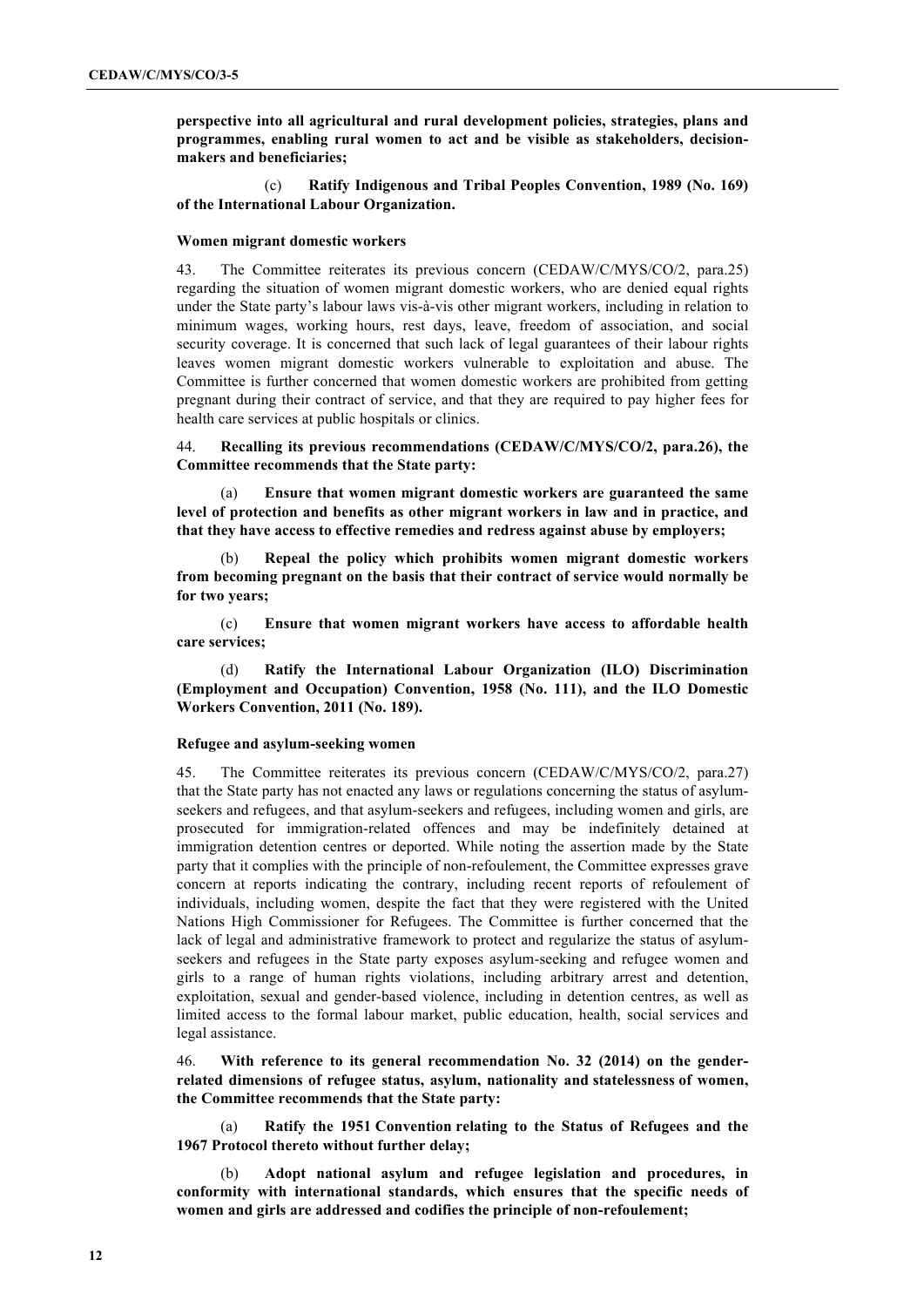(c) **Fully respect the principle of non-refoulement and ensure that no individual who is registered with the United Nations High Commissioner for Refugees is deported;**

(d) **Ensure full access to asylum procedures for persons seeking asylum in the State party, including women and girls;**

Establish alternatives to detention for asylum-seeking and refugee **women and girls, and in the meantime take concrete measures to ensure that detained women and girls have access to adequate hygiene facilities and goods and are protected from all forms of gender-based violence, including by ensuring that all complaints are effectively investigated, perpetrators are prosecuted and adequately punished, and victims are provided effective remedies;** 

(f) **Ensure that asylum-seeking and refugee women and girls have access in practice to income generating opportunities, education, health care, and other basic social services which are appropriate for their particular needs, as well as legal assistance.**

#### **Lesbian, bisexual, transgender and intersex women**

47. The Committee is concerned at reports of discrimination, harassment and attacks against lesbian, bisexual, transgender and intersex (LBTI) women by State religious authorities and the police, as well as by private citizens. It notes with concern that their situation is exacerbated by the discriminatory laws and policies of the State party.

48. **The Committee recommends that the State party undertake awareness-raising measures to eliminate discrimination and negative stereotypes against lesbian, bisexual, transgender and intersex women. It particularly recommends that the State party:** 

(a) **Amend all laws which discriminate against LBTI women, including the provisions of the Penal Code and Syariah laws that criminalize same-sex relations between women and cross-dressing;** 

(b) **Apply a policy of zero-tolerance with regard to discrimination and violence against LBTI women, including by prosecuting and adequately punishing perpetrators;**

(c) **Expedite measures to discontinue all policies and activities which aim to "correct" or "rehabilitate" LBTI women.**

### **Women human rights defenders**

49. The Committee is concerned that women human rights defenders, in particular those advocating for Muslim women's rights, the rights of lesbian, bisexual, transgender and intersex women, as well as for democratic reforms, have reportedly been subjected to arbitrary arrests, harassment and intimidation by State authorities as well as religious institutions, including through the adoption of fatwas against women's organizations working on the above-mentioned issues.

50. **The Committee recommends that the State party ensure that women human rights defenders can freely undertake their important work without fear or threat of arbitrary arrests, harassment and intimidation, including the issuance of fatwas by religious institutions, by fully guaranteeing their rights to freedom of expression, assembly and association. It also recommends that the State party provide capacitybuilding on women's rights and gender equality to law enforcement officials, members of the judiciary and members of religious institutions.**

### **Foreign wives**

51. The Committee is concerned that foreign women who are married to Malaysian men are dependent on their husbands to maintain their legal status in the country, which places them in a situation of vulnerability, particularly in cases of domestic violence. It also notes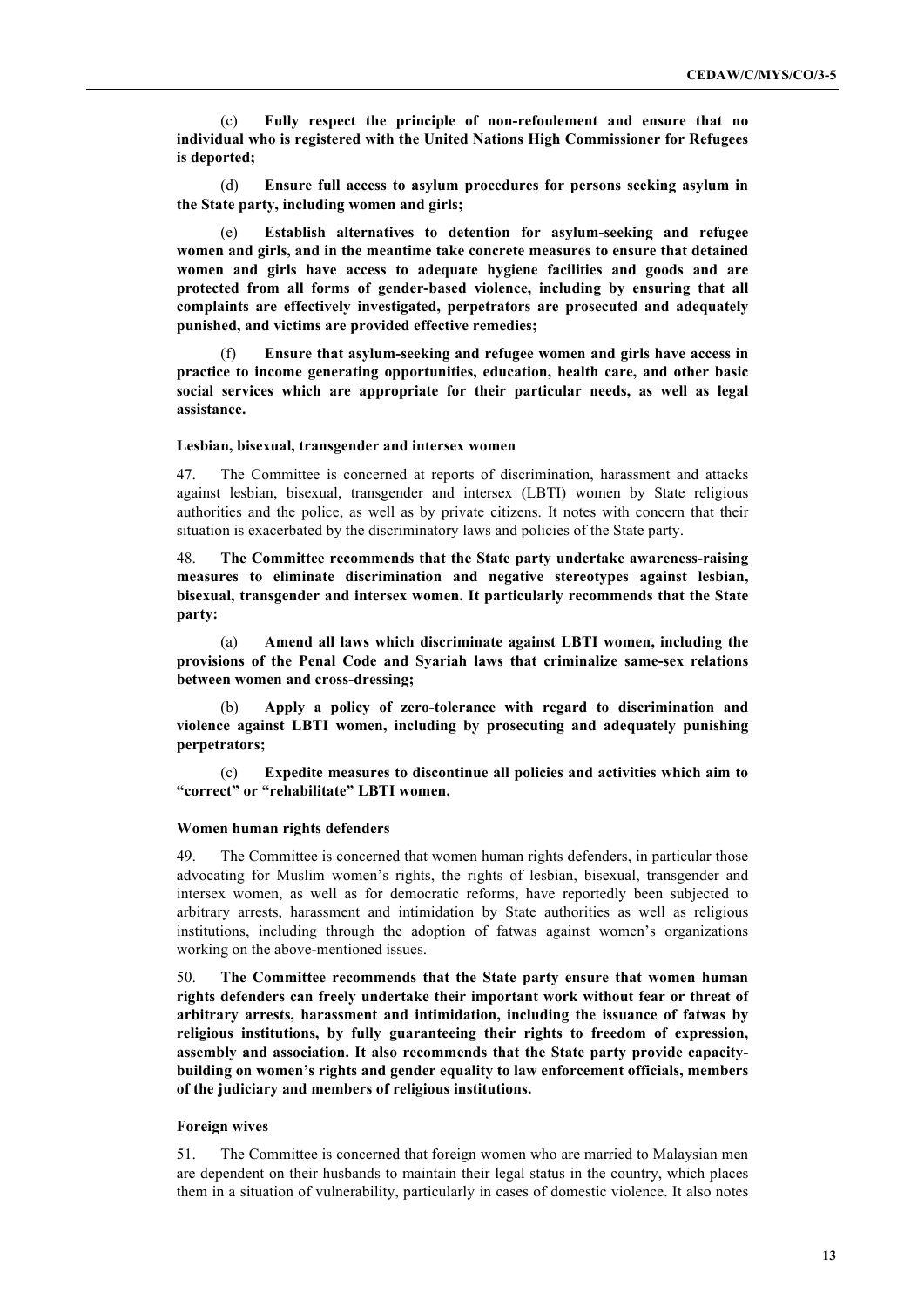with concern that foreign wives with Long Term Social Visit Passes are prohibited from engaging in any form of employment, which creates further dependence on their husbands.

52. **The Committee recommends that the State party revise its laws and policies to simplify the process of granting legal status to foreign women who are married to Malaysian men, including by removing the requirement that the husband be present for renewals of the Long Term Social Visit Pass, as well as simplifying the process of obtaining permanent residency. It also recommends that the State party amend its laws and policies to enable foreign wives to work.** 

### **Marriage and family relations**

53. The Committee welcomes the legislative amendments of the State party's civil law to end discrimination against women in marriage and in the family, as well as the Federal Court's decision of 29 January 2018 in the case of Indira Gandhi which inter alia affirmed the jurisdiction of civil courts over matters of Islamic law and actions of Islamic authorities. Nevertheless, the Committee remains concerned that:

(a) Muslims, who constitute sixty percent of the State party's population, are covered by the Islamic Family Laws, which have become increasingly discriminatory towards Muslim women;

(b) Muslim women do not have equal rights in family and marriage matters, including equal capacity as men to enter into marriage as well as to divorce, and with regard to maintenance, custody and guardianship of their children, religious conversion of children, and inheritance;

(c) Polygamy is permitted for Muslim men under the Islamic Family Law (Federal Territories) Act 2006 and that the criteria for polygamy have become less restrictive following amendments to the original act of 1984;

(d) Child marriages continue to be permitted under both the Law Reform (Marriage and Divorce) Act and the Islamic Family Law, despite the withdrawal of the State party's reservation to article 16(2) of the Convention, and that the rate of child marriages is increasing;

(e) Conversion from Islam to another religion or belief is prohibited, although conversion from other beliefs to Islam is allowed, despite the fact that it sometimes leads to serious consequences for the non-Muslim spouse.

54. **The Committee reiterates its previous recommendation (CEDAW/C/MYS/CO/2, para.14) that the State party undertake a process of law reform to remove inconsistencies between civil law and Syariah law, including by ensuring that any conflict of law with regard to women's rights to equality and nondiscrimination is resolved in full compliance with the Constitution and the Convention. In particular, it recommends that the State party:** 

(a) **Provide safeguards against violations of women's human rights in all family and marriage matters by enabling review by State courts or administrative bodies of all decisions and provisions of the Syariah law system, including actions of Islamic authorities, in accordance with the Federal Court's judgment of 29 January 2018 in the case of Indira Gandhi and the Committee's general recommendations No. 33 (2015) on women's access to justice and No. 29 (2013) on article 16 of the Convention (economic consequences of marriage, family relations and their dissolution);** 

(b) **Ensure that Muslim women have equal rights in all family and marriage matters, including equal capacity as men to enter into marriage as well as to divorce, and with regard to maintenance, custody and guardianship of their children, and inheritance;** 

(c) **Prohibit the unilateral religious conversion of children by the father who converts to Islam;**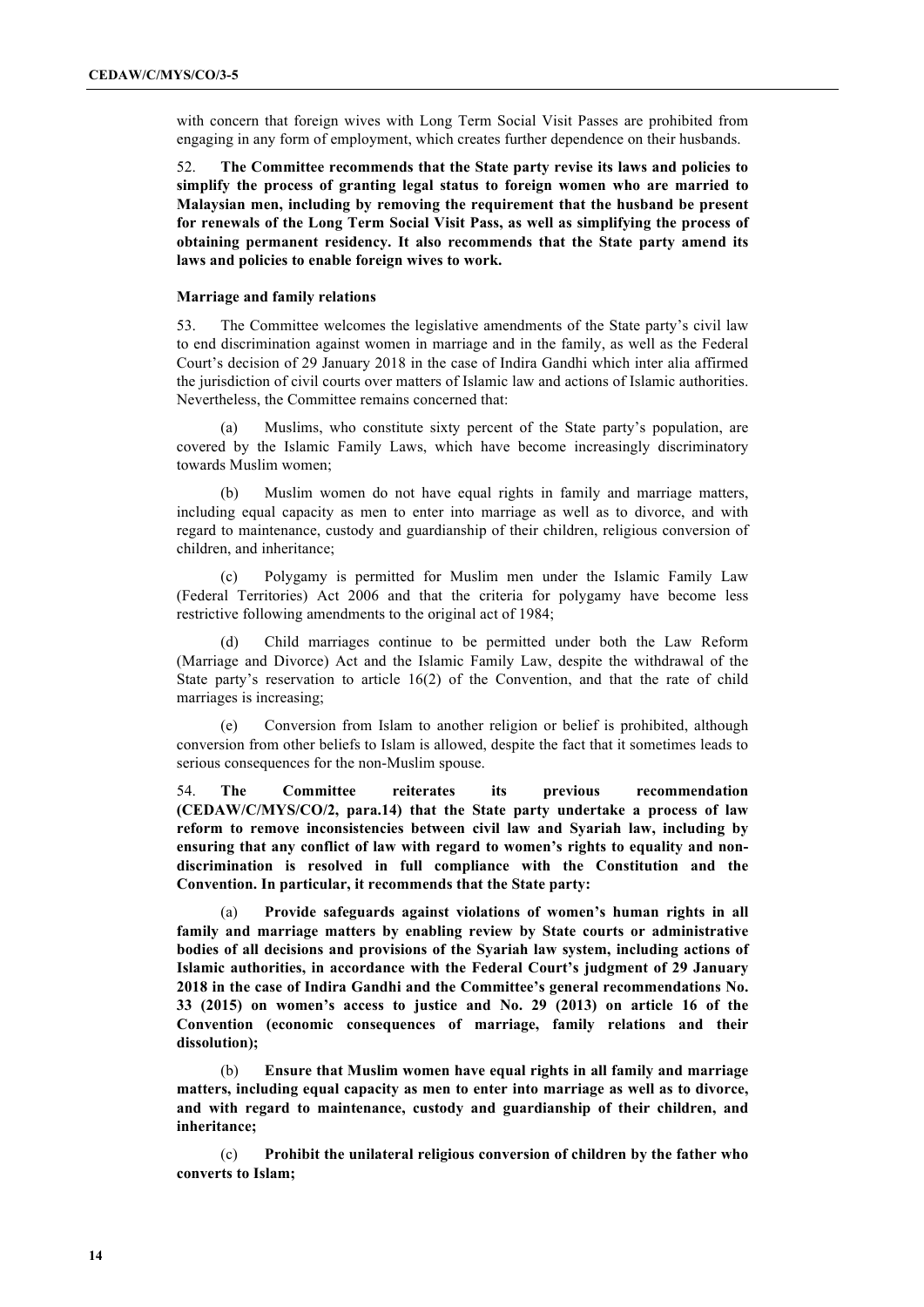(d) **Discourage and prohibit polygamy, in accordance with the Committee's general recommendation No. 21 (1994) on equality in marriage and family relations, general recommendation No. 29 (2013) on article 16 of the Convention (economic consequences of marriage, family relations and their dissolution), and joint general recommendation No. 31 (2014) of the Committee on the Elimination of Discrimination against Women and No. 18 of the Committee on the Rights of the Child on harmful practices;** 

(e) **Raise the minimum age for marriage to eighteen years for women and men for both civil and Muslim marriages and request the full consent of women for any marriage;**

(f) **Fully guarantee the right to freedom of religion or belief, which includes the right of individuals to convert from Islam to another religion or belief, and ensure that religious interpretations do not perpetuate gender inequality, by taking appropriate measures as recommended in the reports of the Special Rapporteur on freedom of religion or belief.**

### **Amendment to article 20(1) of the Convention**

55. **The Committee encourages the State party to accept the amendment to article 20 (1) of the Convention concerning the meeting time of the Committee.** 

### **Beijing Declaration and Platform for Action**

56. **The Committee calls upon the State party to use the Beijing Declaration and Platform for Action, in its efforts to implement the provisions of the Convention.**

#### **2030 Agenda for Sustainable Development**

57. **The Committee calls for the realization of substantive gender equality, in accordance with the provisions of the Convention, throughout the process of implementation of the 2030 Agenda for Sustainable Development.**

### **Dissemination**

58. **The Committee requests the State party to ensure the timely dissemination of the present concluding observations, in the official language(s) of the State party, to the relevant State institutions at all levels (national, regional, local), in particular to the Government, the ministries, Parliament and the judiciary, to enable their full implementation**

**Ratification of other treaties** 

59. **The Committee notes that the adherence of the State party to the nine major international human rights instruments<sup>1</sup> would enhance the enjoyment by women of their human rights and fundamental freedoms in all aspects of life. The Committee therefore encourages the State party to ratify the International Covenant on Civil and Political Rights, the International Covenant on Economic, Social and Cultural Rights, the Convention on the Elimination of All Forms of Racial Discrimination, Convention against Torture, the International Convention on the Protection of the Rights of All Migrant Workers and Members of Their Families and the Convention for the Protection of All Persons from Enforced Disappearance, to which it is not yet a party.**

<sup>1</sup> The International Covenant on Economic, Social and Cultural Rights; the International Covenant on Civil and Political Rights; the International Convention on the Elimination of All Forms of Racial Discrimination; the Convention on the Elimination of All Forms of Discrimination against Women; the Convention against Torture and Other Cruel, Inhuman or Degrading Treatment or Punishment; the Convention on the Rights of the Child; the International Convention on the Protection of the Rights of All Migrant Workers and Members of Their Families; the International Convention for the Protection of All Persons from Enforced Disappearance; and the Convention on the Rights of Persons with Disabilities.